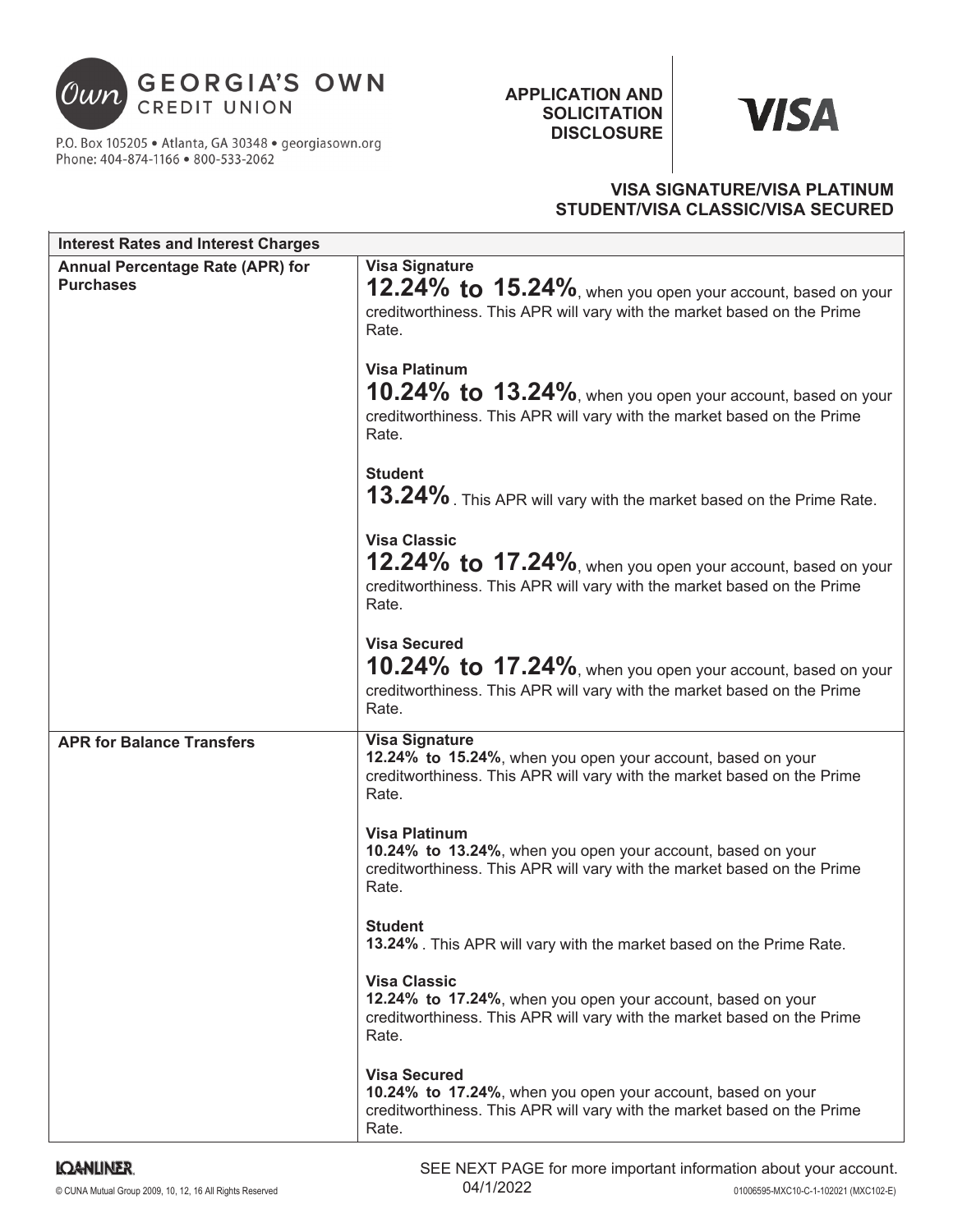| <b>APR for Cash Advances</b>                                                 | <b>Visa Signature</b><br>12.24% to 15.24%, when you open your account, based on your<br>creditworthiness. This APR will vary with the market based on the Prime<br>Rate.                           |
|------------------------------------------------------------------------------|----------------------------------------------------------------------------------------------------------------------------------------------------------------------------------------------------|
|                                                                              | <b>Visa Platinum</b><br>10.24% to 13.24%, when you open your account, based on your<br>creditworthiness. This APR will vary with the market based on the Prime<br>Rate.                            |
|                                                                              | <b>Student</b><br>13.24%. This APR will vary with the market based on the Prime Rate.                                                                                                              |
|                                                                              | <b>Visa Classic</b><br>12.24% to 17.24%, when you open your account, based on your<br>creditworthiness. This APR will vary with the market based on the Prime<br>Rate.                             |
|                                                                              | <b>Visa Secured</b><br>10.24% to 17.24%, when you open your account, based on your<br>creditworthiness. This APR will vary with the market based on the Prime<br>Rate.                             |
| <b>Penalty APR and When it Applies</b>                                       | <b>Visa Signature</b><br>24.99%                                                                                                                                                                    |
|                                                                              | <b>Visa Platinum</b><br>18.24%. This APR will vary with the market based on the Prime Rate.                                                                                                        |
|                                                                              | <b>Student</b><br>18.24%. This APR will vary with the market based on the Prime Rate.                                                                                                              |
|                                                                              | <b>Visa Classic</b><br>18.24%. This APR will vary with the market based on the Prime Rate.                                                                                                         |
|                                                                              | <b>Visa Secured</b><br>18.24%. This APR will vary with the market based on the Prime Rate.                                                                                                         |
|                                                                              | This APR may be applied to your account if you:<br>- Make a late payment.                                                                                                                          |
|                                                                              | How Long Will the Penalty APR Apply? If your APRs are increased for<br>this reason, the Penalty APR will apply until you make six consecutive<br>minimum payments when due.                        |
| How to Avoid Paying Interest on<br><b>Purchases</b>                          | Your due date is at least 25 days after the close of each billing cycle. We will<br>not charge you any interest on purchases if you pay your entire balance by<br>the due date each month.         |
| <b>Minimum Interest Charge</b>                                               | <b>None</b>                                                                                                                                                                                        |
| For Credit Card Tips from the<br><b>Consumer Financial Protection Bureau</b> | To learn more about factors to consider when applying for or using a<br>credit card, visit the website of the Consumer Financial Protection<br>Bureau at http://www.consumerfinance.gov/learnmore. |
| <b>Fees</b>                                                                  |                                                                                                                                                                                                    |
| <b>Annual Fee</b><br>- Annual Fee                                            | <b>None</b>                                                                                                                                                                                        |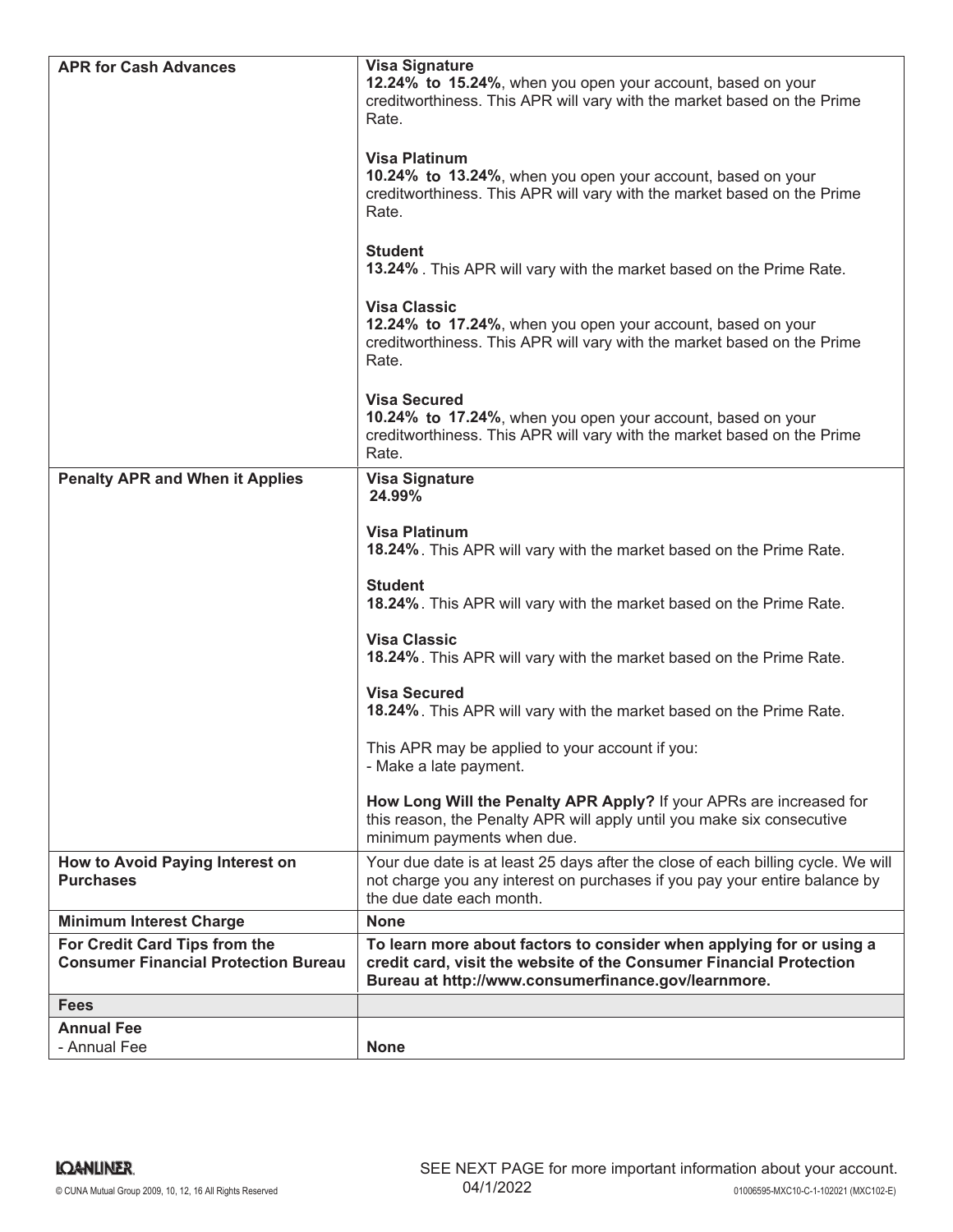| <b>Transaction Fees</b>                   |                                                                                  |
|-------------------------------------------|----------------------------------------------------------------------------------|
| - Balance Transfer Fee                    | \$10.00 or 3.00% of the amount of each balance transfer, whichever is<br>greater |
| - Cash Advance Fee                        | 3.00% of the amount of each cash advance                                         |
| - Foreign Transaction Fee                 | <b>2.00%</b> of each transaction in U.S. dollars                                 |
| <b>Penalty Fees</b>                       |                                                                                  |
| - Late Payment Fee - Visa Signature,      | Up to \$37.00                                                                    |
| Visa Platinum, Visa Classic, Visa Secured |                                                                                  |
| - Late Payment Fee - Student              | Up to \$25.00                                                                    |
| - Over-the-Credit Limit Fee               | <b>None</b>                                                                      |
| - Returned Payment Fee - Visa Signature,  | Up to \$37.00                                                                    |
| Visa Platinum, Visa Classic, Visa Secured |                                                                                  |
| - Returned Payment Fee - Student          | Up to \$25.00                                                                    |

**How We Will Calculate Your Balance:** We use a method called "average daily balance (including new purchases)."

**Application of Penalty APR:** Your APR may be increased to the disclosed Penalty APR if you are 60 days late in making a payment.

**Effective Date:** The information about the costs of the card described in this application is accurate as of: April 01, 2022 ... This information may have changed after that date. To find out what may have changed, contact the Credit Union.

**For California Borrowers, the Visa Signature, Visa Platinum, Student, Visa Classic and Visa Secured are secured credit cards. Credit extended under this credit card account is secured by various personal property and money including, but not limited to: (a) any goods you purchase with this account, (b) any shares you specifically pledge as collateral for this account on a separate Pledge of Shares, (c) all shares you have in any individual or joint account with the Credit Union excluding shares in an Individual Retirement Account or in any other account that would lose special tax treatment under state or federal law, and (d) collateral securing other loans you have with the Credit Union excluding dwellings.**

## **Other Fees & Disclosures:**

Late Payment Fee - Visa Signature, Visa Platinum, Visa Classic, Visa Secured: \$27.00 or the amount of the required minimum payment, whichever is less, if you are 15 or more days late in making a payment. In the event you fail to make a payment on time in any of the six billing cycles following the initial violation, you will be charged \$37.00 or the amount of the required minimum payment, whichever is less.

Late Payment Fee - Student: \$25.00 or the amount of the required minimum payment, whichever is less, if you are 15 or more days late in making a payment.

Balance Transfer Fee (Finance Charge): \$10.00 or 3.00% of the amount of each balance transfer, whichever is greater.

Cash Advance Fee (Finance Charge): 3.00% of each cash advance.

Returned Payment Fee - Visa Signature, Visa Platinum, Visa Classic, Visa Secured: \$27.00 or the amount of the required minimum payment, whichever is less. In the event a payment is returned in the same or in any of the six billing cycles following the initial violation, you will be charged \$37.00 or the amount of the required minimum payment, whichever is less.

Returned Payment Fee - Student: \$25.00 or the amount of the required minimum payment, whichever is less.

Returned Convenience Check Fee: \$35.00 or the amount of the returned convenience check, whichever is less.

Card Replacement Fee: None.

Document Copy Fee: None.

Emergency Card Replacement Fee: None.

Pay-by-Phone Fee: \$8.00.

Statement Copy Fee: \$2.00.